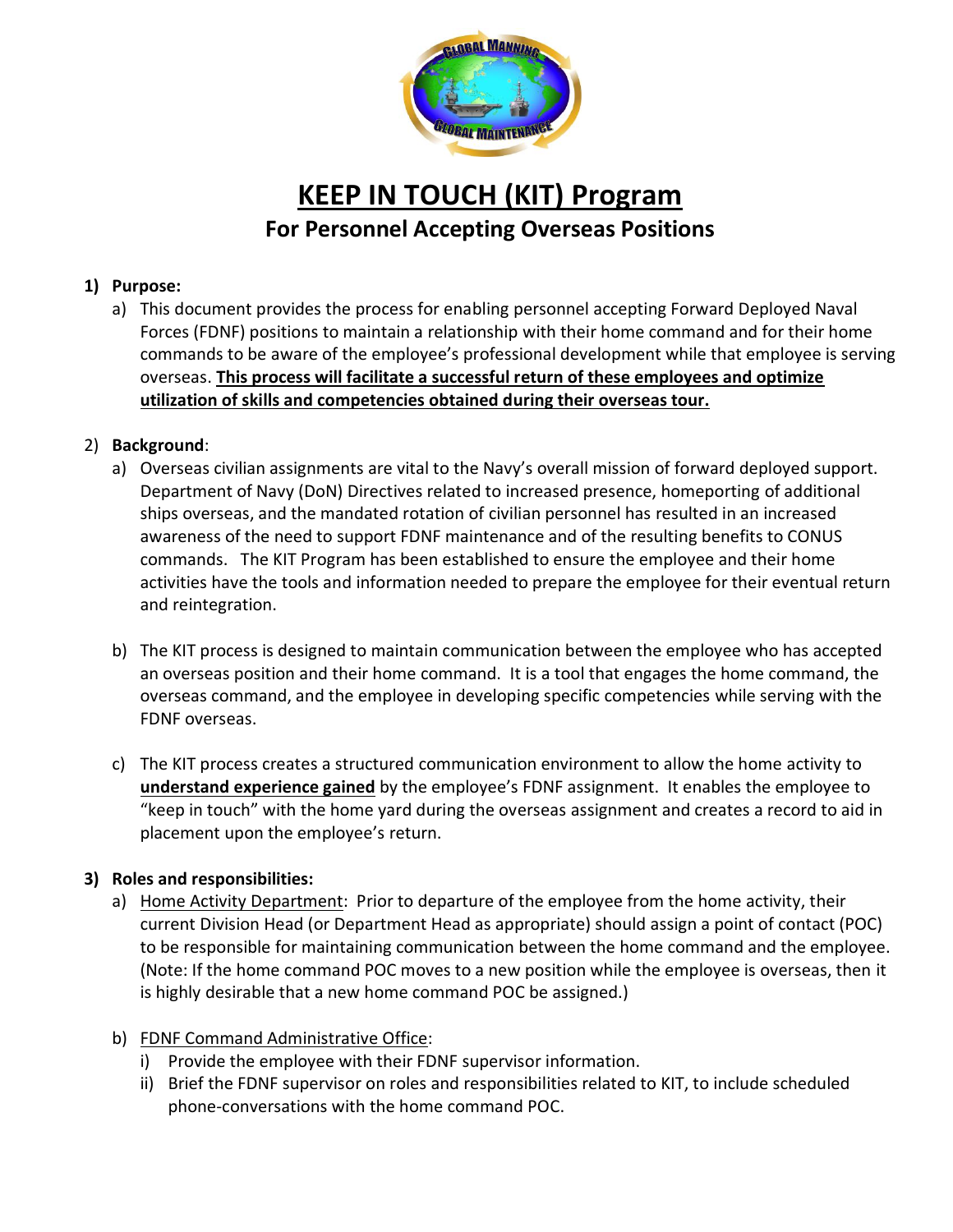- iii) Send semi-annual reminders to employee and FDNF supervisor for employee to perform semiannual progress report form.
- iv) At one (1) year from PRD, send reminder to employee and supervisor to start return discussions with POC and employee.
- v) Have the employee's FDNF supervisor contact the home command POC at one (1) year from the planned rotation date (PRD) to ensure acknowledgment of the returning employee and discuss performance and experience during the tour.
- vi) Maintain a list of all employees serving in the FDNF and their enrollment/engagement in KIT.
- c) Home Activity Point of Contact (POC):
	- i) Perform actions as described in the process section (Paragraph 4).
- d) FDNF Supervisor:
	- i) Perform actions as described in the process section (Paragraph 4).
- e) Employee: Meet with home command POC prior to departure. Submit progress reports (forms) to that POC every six months while overseas, and respond to any feedback from the POC. Telephonic discussions are encouraged. It is suggested that the employee maintain a record of the progress forms to aid in documenting experience during the tour.

#### 4) **Process**:

- a) Employee accepts overseas assignment. Normal and routine notifications to the employee's supervisor take place via HRO and the local administrative office at the home command.
- b) The home command administrative office will provide this KIT Program information to the employee and their current supervisor and request the identification of the POC for KIT purposes.
- c) The employee's home command department shall assign a POC for the employee and provide the POC information to the employee and the home administrative office. This POC may be the employee's current supervisor, branch head, division head or department head as desired.
- d) The FDNF Administrative Office will identify the employee's FDNF supervisor and provide that information to the employee and the home activity administration office. They will also request the name of the home activity POC.
- e) The home activity POC should initiate action to meet with the employee and discuss the KIT process. This meeting will establish plans and process for submission of the KIT Progress Form (page 4) or similar documentation. The employee should ensure this meeting is held prior to departure.
- f) Upon check-in, the FDNF Administrative Office will verify that the employee is participating in KIT program and will send a reminder to the employee and the employee's FDNF supervisor to remind them to submit the progress reports as noted below.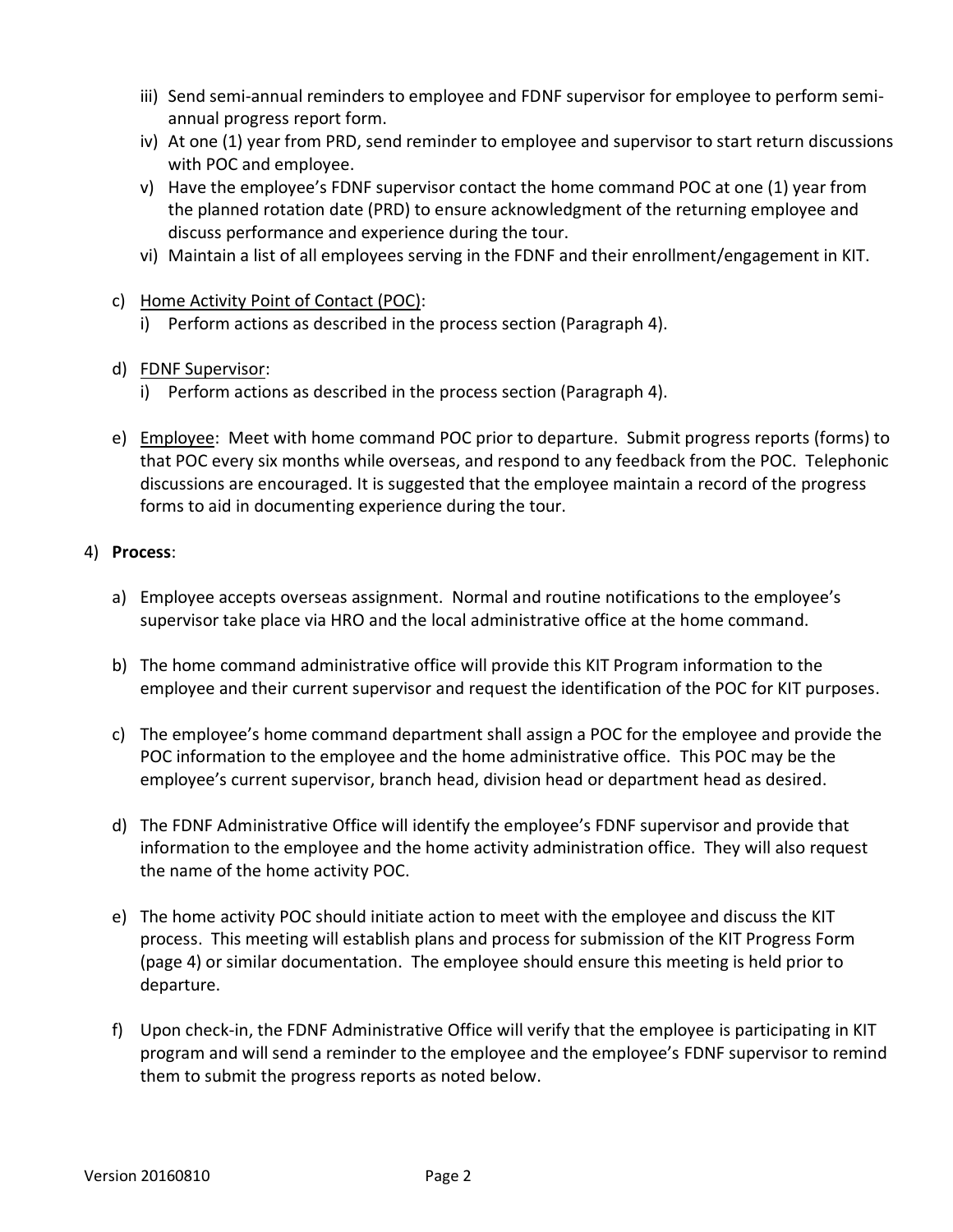- g) The employee submits a KIT Progress Form (page 4 or a similar document) to their home activity POC with a copy to current supervisor every six months. The FDNF supervisor should remind the employee to utilize the KIT process and submit progress reports to their home command POC.
- h) It is suggested that the home command POC provide feedback either in writing or via a phone call. Telephonic discussions are encouraged. If a progress report is not received it is recommended that the POC contact the employee to request an update.
- i) It is recommended that the home command POC forward the progress form and feedback to their Division Head and Department Head for their information. It is also suggested that a record of the progress forms be maintained for use in determining placement of employee upon return.
- j) Not less than one (1) year before Projected Rotation Date (PRD) the employee shall confirm his or her PRD and discuss with their FDNF supervisor. The FDNF activity Administrative Office will ask the supervisor to contact the home command POC with the PRD and encourage that return discussions be started with the employee. Suggested return discussions may include topics such as; potentially available positions, requirements of home command, and stateside allowances for the return PCS. Employee should engage the home command POC and provide an up-to-date resume to facilitate the return discussions.
- k) Home command-POC start return discussions with Division Head or Department head concerning the returning employee. Work with the home command and the local HRO to determine return opportunities that best benefit the return command and the employee. This discussion should include the information provided by the KIT progress reports from the employee and the employee's current resume.